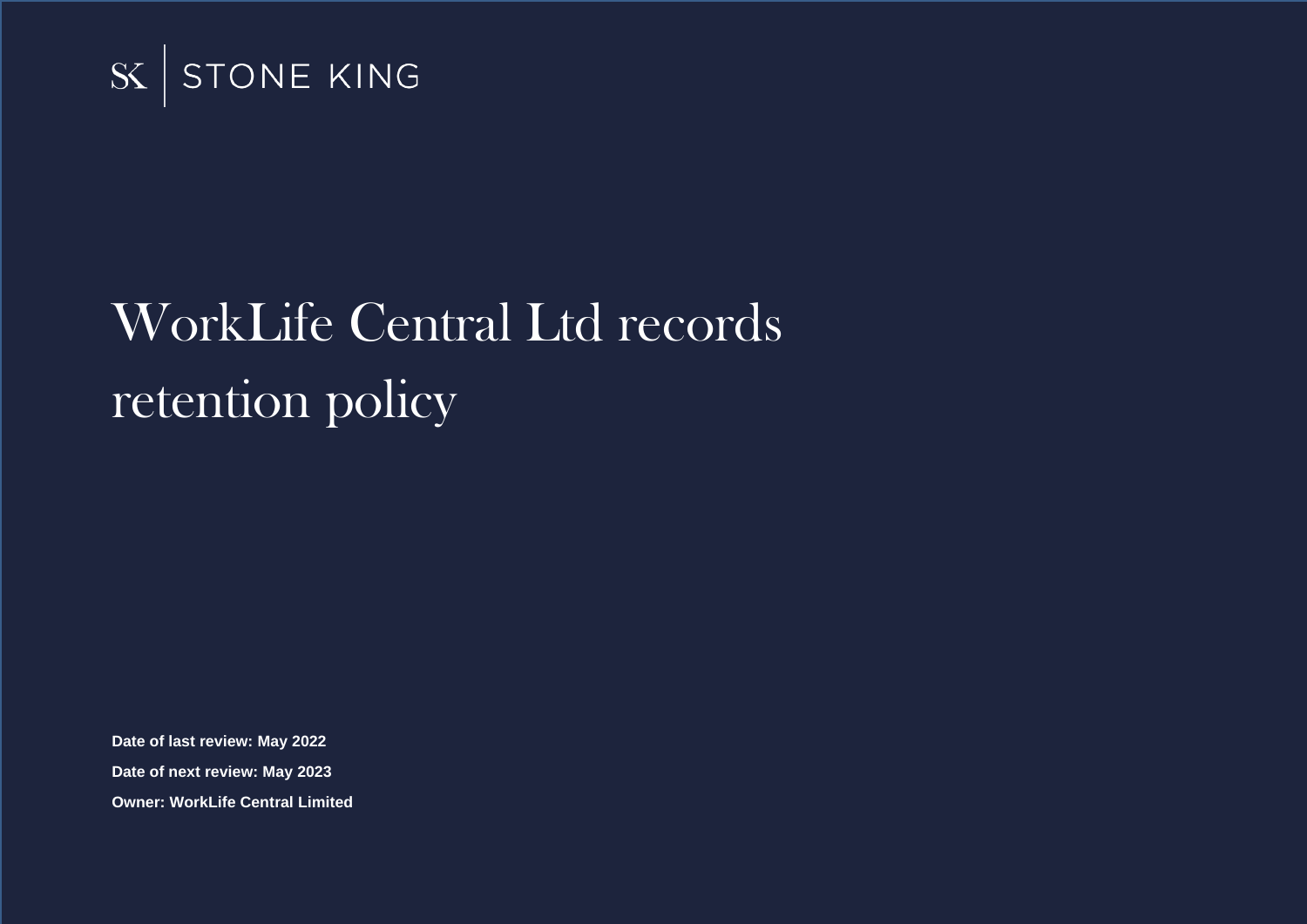# Document retention

### 1. **INTRODUCTION**

- 1.1. The main aim of this policy is to enable us to manage our records effectively and in compliance with data protection and other regulation. As an organisation we collect, hold, store and create significant amounts of data and information and this policy provides a framework of retention and disposal of categories of information and documents.
- 1.2. We are committed to the principles of data protection including the principle that information is only to be retained for as long as necessary for the purpose concerned.
- 1.3. The table below sets out the main categories of information that we hold, the length of time that we intend to hold them, and the reason for this.
- 1.4. Section 3 of this policy sets out the destruction procedure for documents at the end of their retention period. The Data Protection Officer shall be responsible for ensuring that this is carried out appropriately, and any questions regarding this policy should be referred to them.
- 1.5. If a document or information is reaching the end of its stated retention period, but you are of the view that it should be kept longer, please refer to the Data Protection Officer who will make a decision as to whether it should be kept, for how long, and note the new time limit and reasons for extension.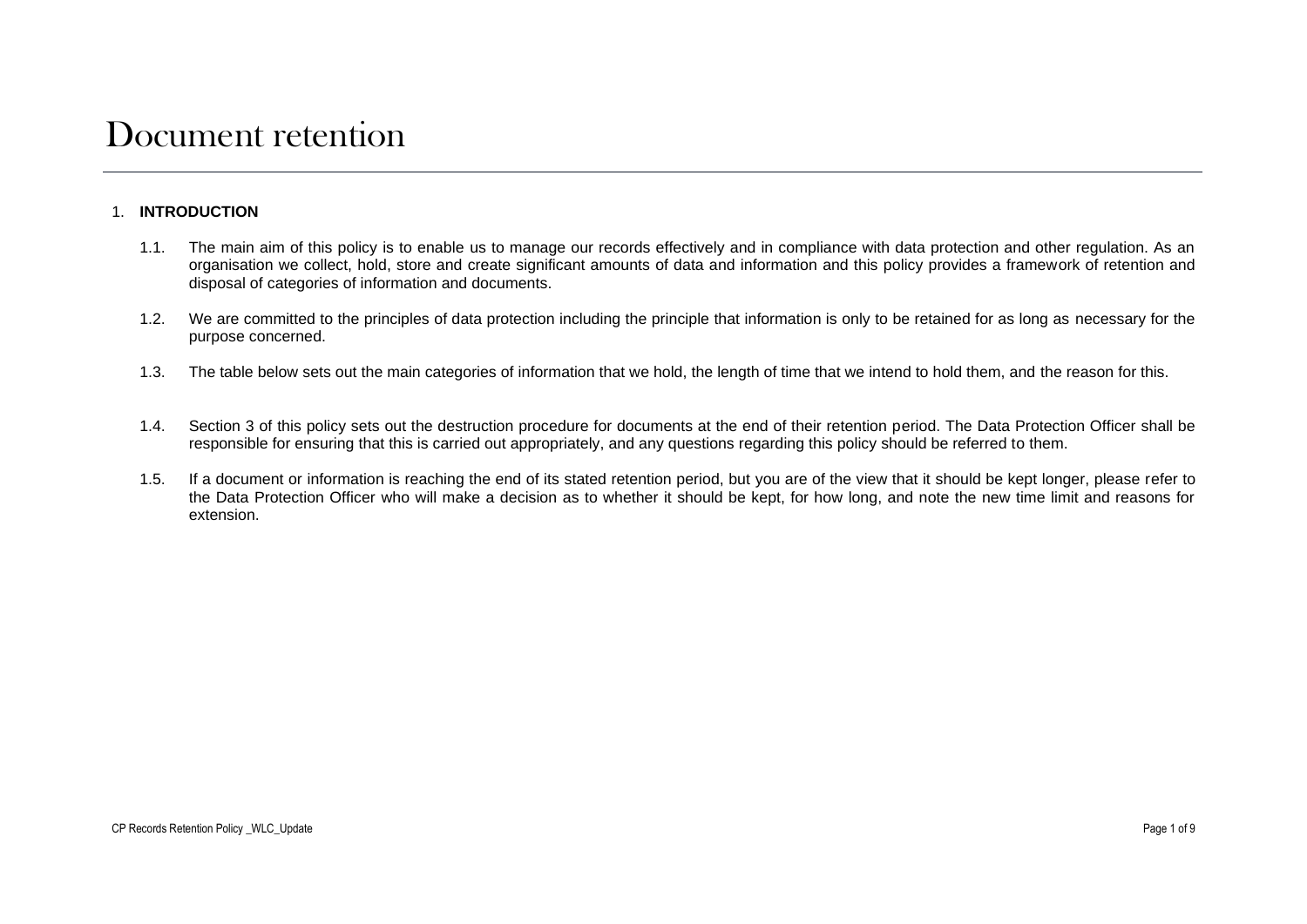# 2. **DOCUMENT RETENTION PERIOD**

| <b>DOCUMENT TYPE</b>                                                                    | <b>RETENTION PERIOD</b>                      | <b>REASON</b>                             |
|-----------------------------------------------------------------------------------------|----------------------------------------------|-------------------------------------------|
|                                                                                         |                                              |                                           |
| <b>CORPORATE/CONSTITUTIONAL</b><br><b>RECORDS</b>                                       |                                              |                                           |
| Company Articles of Association,<br>Rules/bylaws                                        | Permanent                                    | Companies Act 2006                        |
| Director minutes of meetings and<br>written resolutions                                 | Permanent                                    | Companies Act 2006                        |
| Shareholders' meetings etc.                                                             | Permanent                                    | Companies Act 2006                        |
| Minutes/resolutions                                                                     |                                              |                                           |
| Documents of clear<br>historical/archival significance                                  | Permanent                                    | General Data Protection Regulation (GDPR) |
| Contracts e.g. service, agreements,<br>confidentiality and non-disclosure<br>agreements | Length of contract term plus six<br>years    | Limitation Act 1980                       |
| Contracts executed as deeds                                                             | Length of contract term plus twelve<br>years | Limitation Act 1980                       |
| Intellectual property records and<br>legal files re provision of service                | Life of service provision                    | Limitation Act 1980                       |
|                                                                                         |                                              |                                           |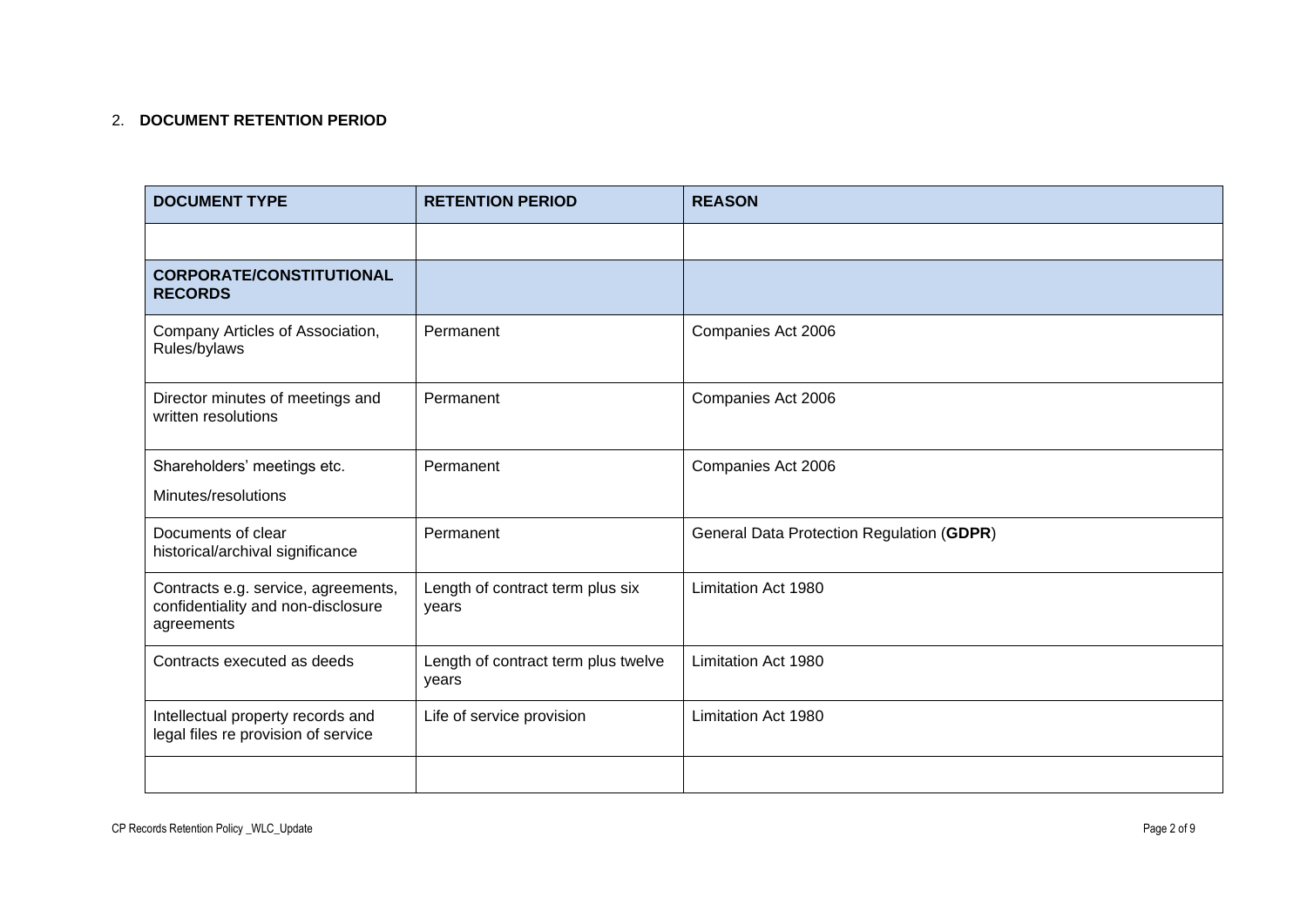| <b>TAX AND FINANCE</b>                                                           |                                                  |                                                     |
|----------------------------------------------------------------------------------|--------------------------------------------------|-----------------------------------------------------|
| Annual accounts and review<br>(including transferred records on<br>amalgamation) | Permanent                                        | Companies Act 2006                                  |
| Tax and accounting records                                                       | Six years from end of relevant tax<br>year       | Finance Act 1998<br>Taxes Management Act 1970       |
| Information relevant for VAT<br>purposes                                         | Minimum six years from end of<br>relevant period | Finance Act 1998 and<br>HMRC Notice 700/21          |
| Banking records/receipts book/sales<br>ledger                                    | Six years from transaction                       | Companies Act 2006                                  |
| <b>EMPLOYEE/ADMINISTRATION</b>                                                   |                                                  |                                                     |
| Payroll/Employee/Income Tax and<br>NI records:                                   | Six years from end of current year               | Taxes Management Act 1970 /IT (PAYE) Regulations    |
| P45; P6; PIID; P60 etc                                                           |                                                  |                                                     |
| Maternity pay                                                                    | Three years after the end of the tax<br>year     | <b>Statutory Maternity Pay Regulations</b>          |
| Sick pay                                                                         | Three years after the end of the tax<br>year     | <b>Statutory Sick Pay</b>                           |
|                                                                                  |                                                  | (General) Regulations                               |
| National Minimum wage records                                                    | Three years after the end of the tax<br>year     | National Minimum Wage Act                           |
| Foreign national ID documents                                                    | Two years from end of employment                 | Immigration (Restrictions on Employment) Order 2007 |
| HR files and training records                                                    | Six years from end of employment                 | Limitation Act 1970 and Data Protection regulation  |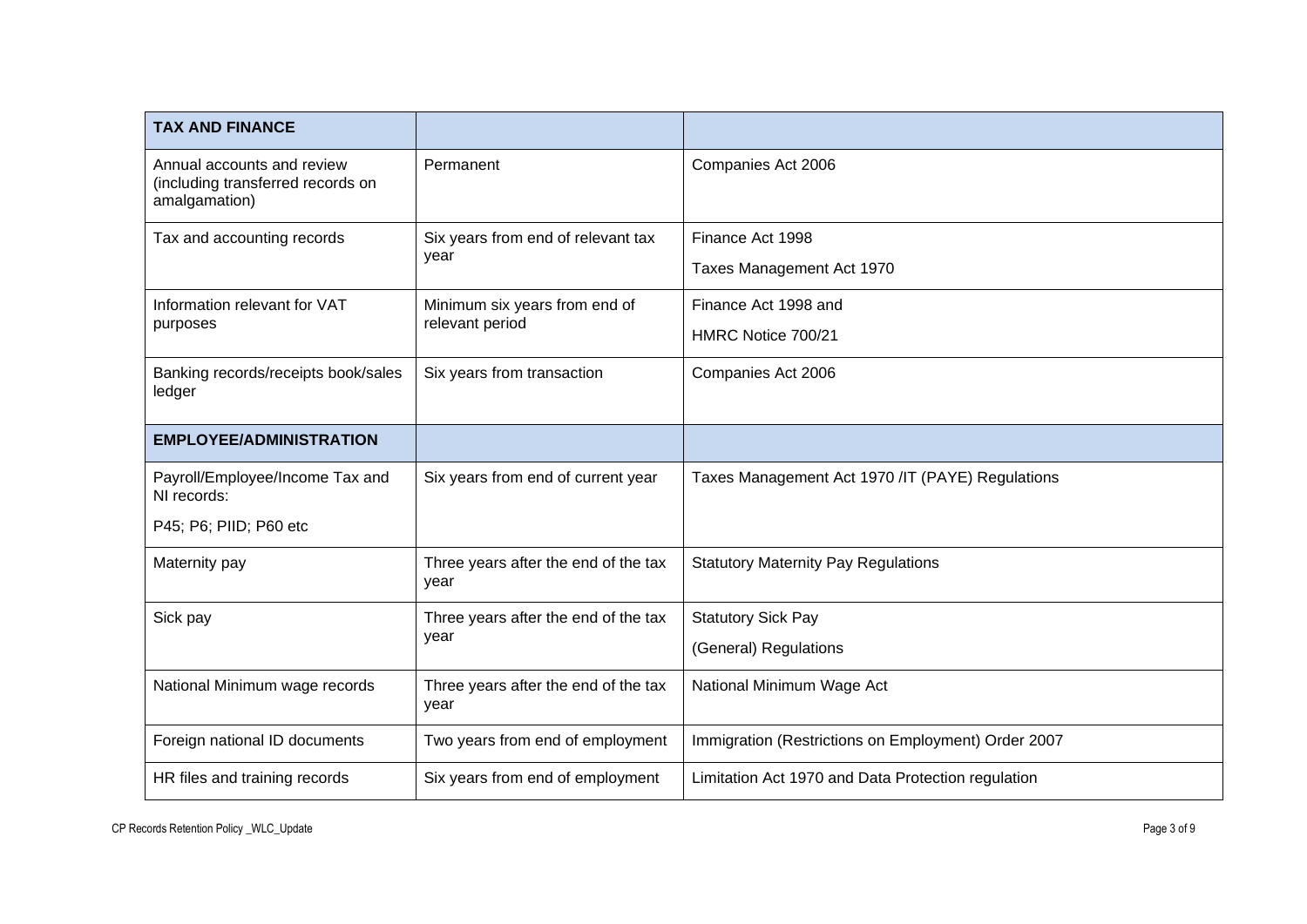| Records re working time                                                       | Two years                                                                | Working Time Regulations 1998 as amended                    |
|-------------------------------------------------------------------------------|--------------------------------------------------------------------------|-------------------------------------------------------------|
| Job applications (CVs and related<br>materials re unsuccessful<br>applicants) | Twelve months from your<br>notification of outcome of the<br>application | ICO Employment Practices Code                               |
| <b>INSURANCE</b>                                                              |                                                                          |                                                             |
| <b>Employer's Liability Insurance</b>                                         | Forty years                                                              | Employers' Liability (Compulsory Insurance Regulation) 1998 |
| <b>Policies</b>                                                               | Three years after lapse                                                  | Commercial                                                  |
| Claims correspondence                                                         | Three years after settlement                                             | Commercial                                                  |
| <b>HEALTH &amp; SAFETY/MEDICAL</b>                                            |                                                                          |                                                             |
| General records                                                               | Three years                                                              | Limitation Act 1970                                         |
| <b>PENSION RECORDS</b>                                                        |                                                                          |                                                             |
| Records about employees and<br>workers                                        | Six years                                                                | The Pensions Regulator - Detailed Guidance for Employers    |
| Records re the Scheme                                                         | Six years                                                                |                                                             |
| Records re active members and opt<br>in/opt out                               | Four years                                                               |                                                             |
| Policies including investment<br>policies                                     | Six years                                                                |                                                             |
|                                                                               |                                                                          |                                                             |
|                                                                               |                                                                          |                                                             |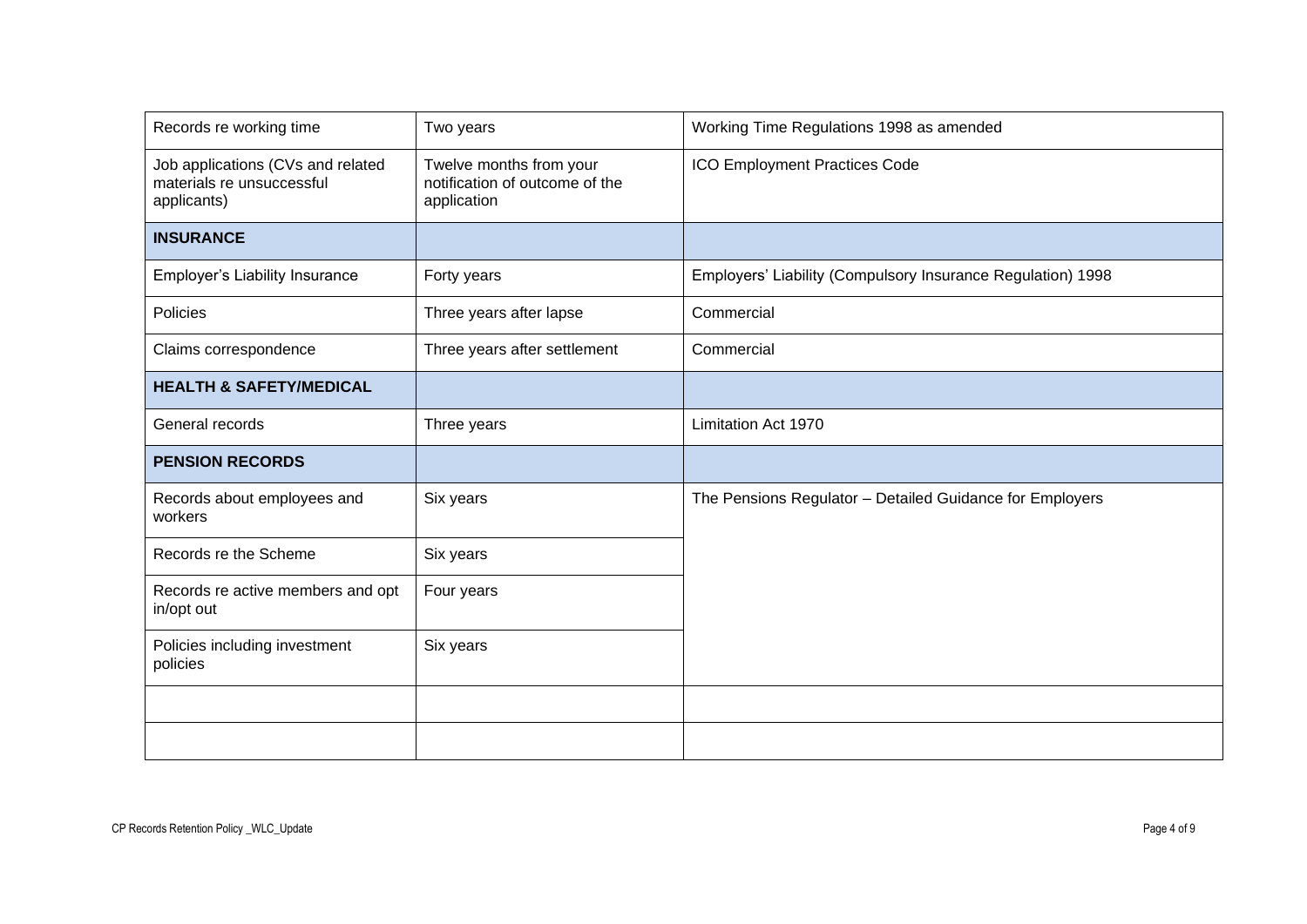| <b>WORKLIFE CENTRAL</b><br><b>MEMBERSHIP RECORDS</b>                                               |                                         |            |
|----------------------------------------------------------------------------------------------------|-----------------------------------------|------------|
| Records obtained for purposes of<br>facilitating membership<br>services and log-in details         | One year after lapse of membership      | Commercial |
| Contact details and marketing<br>preferences of members who have<br>consented to receive marketing | Two years from last consent<br>obtained |            |
| Records of any communications<br>members have entered into with us                                 | Three years                             |            |
| Records of any communications<br>prospective corporate members<br>have entered into with us        | Three years                             |            |
| <b>CITYWORKS FORUM</b><br><b>MEMBERSHIP RECORDS</b><br>(WOUND UP JANUARY 2021)                     |                                         |            |
| Records obtained for purposes of<br>facilitating membership<br>services and log-in details         | One year after lapse of membership      | Commercial |
| Contact details and marketing<br>preferences of members who have<br>consented to receive marketing | Two years from last consent<br>obtained |            |
| Records of any communications<br>members have entered into with us                                 | Three years                             |            |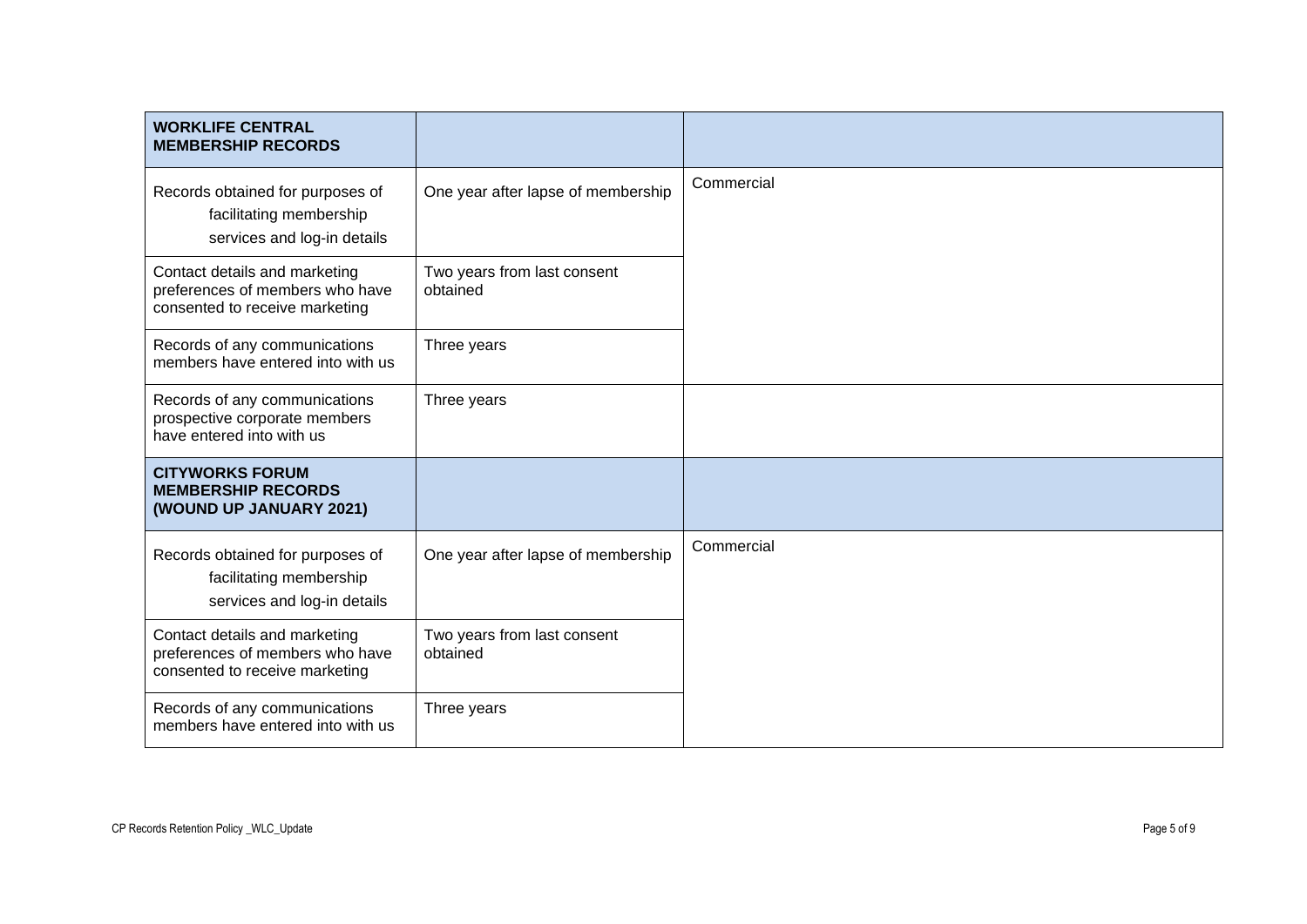| Records of any communications | Three vears |  |
|-------------------------------|-------------|--|
| prospective corporate members |             |  |
| have entered into with us     |             |  |

#### 3. **DELETION OF DOCUMENTS**

3.1. When a document is at the end of its retention period, it should be dealt with in accordance with this policy.

#### **Confidential waste**

- 3.2. This will be shredded.
- 3.3. Anything that contains personal information should be treated as confidential.
- 3.4. Where deleting electronically, please refer to the Data Protection Officer to ensure that this is carried out effectively.

#### **Other documentation**

3.5. Other documentation can be deleted or placed in recycling bins where appropriate.

#### **Automatic deletion**

3.6. Certain information will be automatically archived by the computer systems, details of which are set out below. Should you want to retrieve any information, or prevent this happening in a particular circumstance, please contact the Data Protection Officer.

#### **Individual responsibility**

- 3.7. Much of the retention and deletion of documents will be automatic, but when faced with a decision about an individual document, you should ask yourself the following:
	- 3.7.1. Has the information come to the end of its useful life?
	- 3.7.2. Is there a legal requirement to keep this information or document for a set period? (Refer to the Appendix for more information)
	- 3.7.3. Would the information be likely to be needed in the case of any legal proceedings? (Is the information contentious, does it relate to an incident that could potentially give rise to proceedings?)
	- 3.7.4. Would the document be useful for the organisation as a precedent, learning document, or for performance management processes?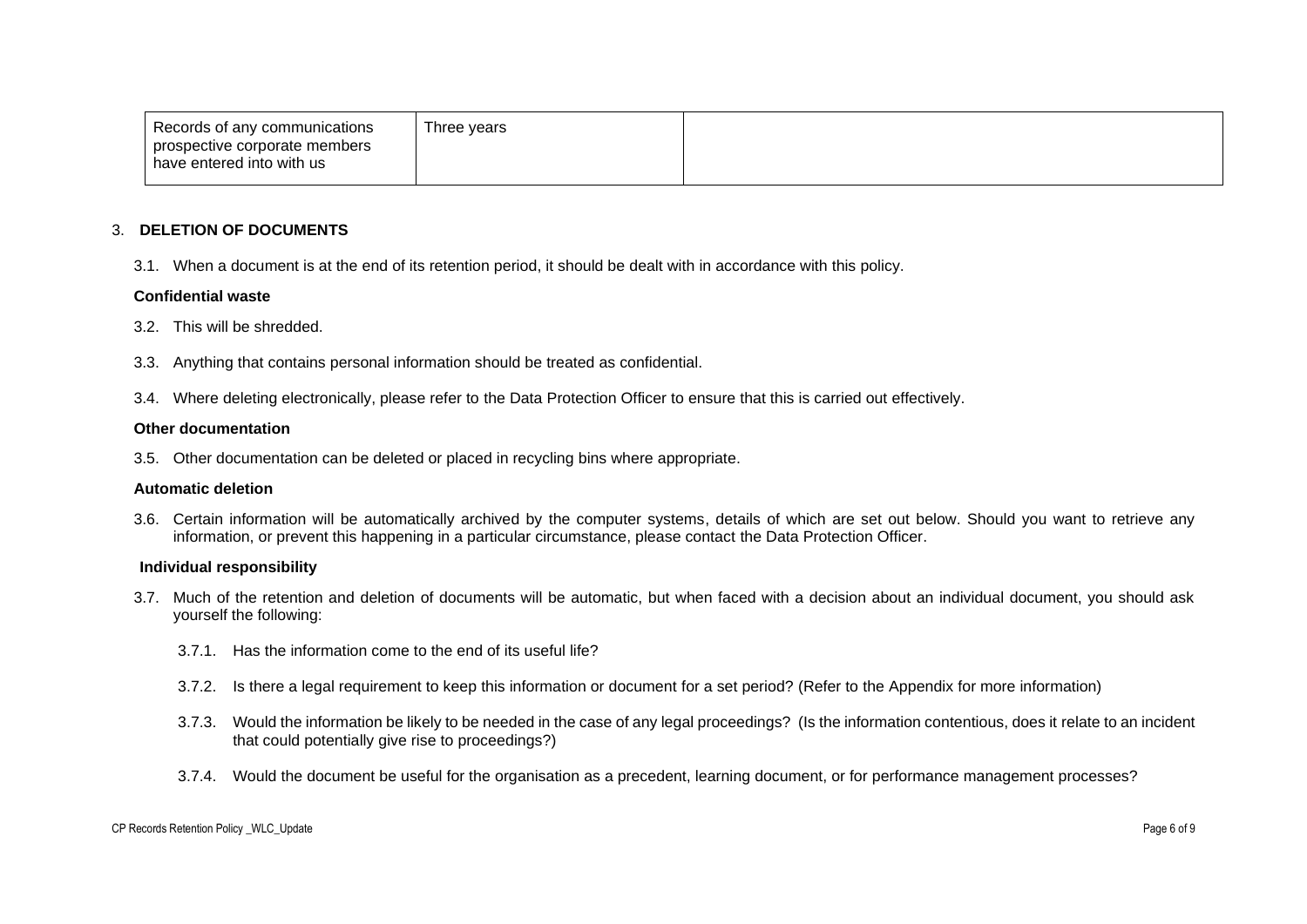## 3.7.5. Is the document of historic or statistical significance?

3.8. If the decision is made to keep the document, this should be referred to the Data Protection Officer and reasons given.